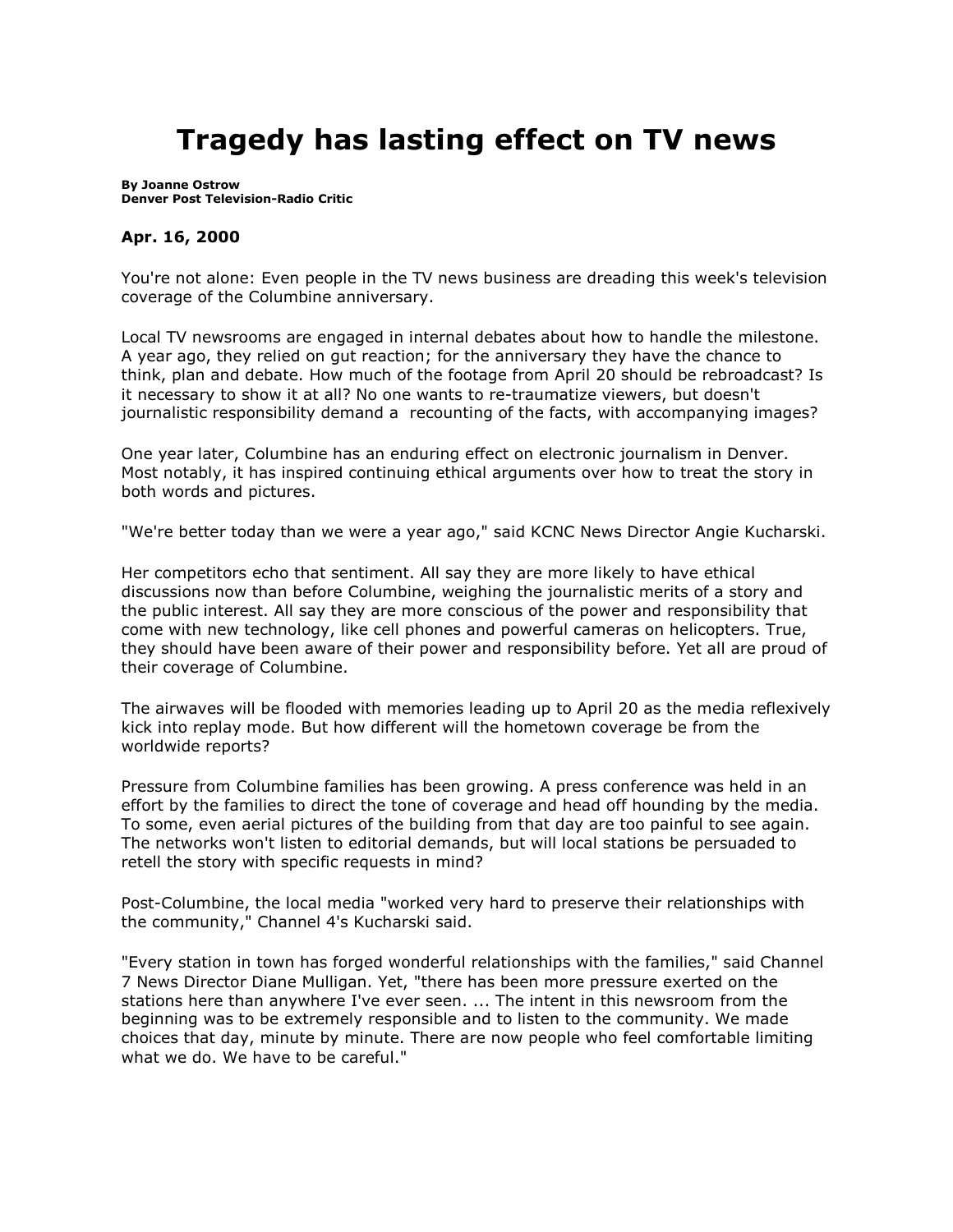The national media are, of course, less invested in the local community and less likely to tiptoe around local sensitivities. Local stations are more likely to bow to pressure from Columbine families to soften their reports and focus more on healing than on the events of last April 20. The "National Enquirer TV"-like shows are, as usual, the least accountable and the most sensational, lacking in terms of both ethics and etiquette.

Tom Brokaw, in Denver last week for a televised forum on guns, acknowledged the difficulty of re-traumatizing victims with media attention.

"It's a dilemma," the NBC News anchor said. "I try to put myself in the shoes and in the hearts of the parents. I fully understand why they don't want it dredged up again." But the event has continuing national significance.

"Columbine was, in a way, a wakeup call that went well beyond the place of guns in society. I know lots of parents who got lot closer to their kids after Columbine."

Those who don't want it "dredged up," certain Columbine families interested in controlling how local stations handle the anniversary, have been quite vocal.

"I appreciate the dialogue," said KCNC's Kucharski. However, "we would be remiss in not providing some coverage at this important milestone." Her station has re broadcast footage from the day of the Columbine siege "only a handful of times."

"It's a very fine line to walk," KMGH's Mulligan said. "We err on the side of being conservative, and that's a good thing. But we have to be careful to protect journalistic integrity."

KUSA offered the most criticized coverage of the breaking story. Channel 9 put student cell-phone callers on the air while the school was under attack, revealed SWAT team positions and allowed a prank caller to get through to the airwaves. The tragedy might have been even worse if the gunmen had used the information beamed by TV to track the whereabouts of students or SWAT teams.

Other Denver stations have been criticized for overprotecting viewers. KMGH cut away from the sight of Patrick Ireland escaping from the library window ( "I had the L.A. freeway incident in mind," the news director recalled, referring to a suicide broadcast on live TV). And KCNC refrained from airing video footage taken in the Columbine cafeteria, broadcast on CBS stations elsewhere.

To their credit, local news personnel have met with families in off-the-record sessions to discuss the coverage. And they have been thanked by families whose privacy was respected. But the pressure to handle Columbine in prescribed ways continues. So does the secondguessing on what broadcasters call the most difficult story of their careers.

"I'd like to be able to tell you we've figured it out," Channel 9 News Director Patti Dennis said.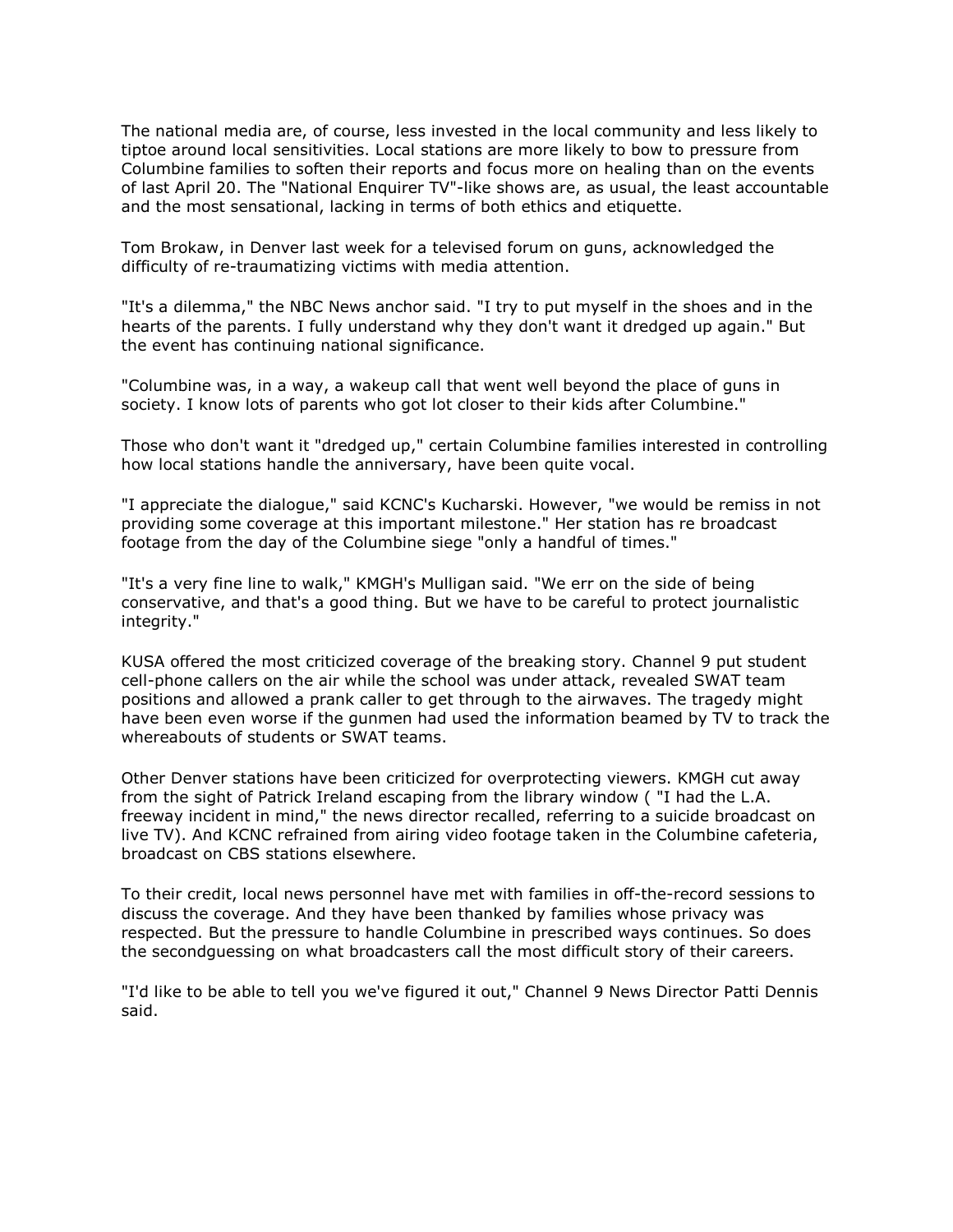"I don't know that it would be perfect next time, either." Denver's news directors have spent considerable time reviewing their decisions regarding Columbine, personally and on panels before industry gatherings.

All say they learned lessons in the first 48 hours and in the following 12 months. Columbine was instructive, KUSA's Dennis said, because "no one had ever covered a hostage situation with 1,800 hostages. There had been nothing domestically that had that kind of volatility."

Barbara Cochran, president of the Radio-Television News Directors Association in Washington, D.C., believes Columbine represents a watershed in American journalism.

Because the story was so shocking, news people nationally watched it unfold and asked themselves how they would handle it. "Would I take that shot?" Cochran said. The news managers' first instinct is "Yes!"

"To withhold information goes against every journalistic instinct," Cochran said. "To not give in to that instinct to make everything available as you get it requires some thought about the consequences." In hindsight, there are things KUSA's Dennis would do differently.

"There were decisions we had to make in a nanosecond." If she had it to do over, Dennis said, she would "pull back on aerial coverage" and "tell viewers what you're doing, what you have and why you are or are not showing things." She also would have systems in place to check the authenticity of information flowing to the station.

"After Columbine, a few more flags went up," Dennis said.

In the Channel 4 newsroom, "it took us a while before we realized the scope and magnitude" of the story, KCNC's Kucharski said.

"Knowing what we know now, I'm more inclined to realize the importance of ... assessing what you know, taking time to make a good decision."

"We were lucky, we didn't make one editorial mistake," said Channel 7's Mulligan. "Not that we didn't learn anything." Specifically, she believes the video of kids streaming out of the school was overused last spring.

"Sometimes," Dennis said, "restraint is a good thing."

As an outgrowth of Columbine, a panel on how to create a disaster plan for newsrooms is scheduled for the RTNDA's convention this fall. "People do learn from each other's mistakes," RTNDA's Cochran said.

The news directors' group issued a set of guidelines shortly after Columbine, intended "for covering hostage-taking crises, police raids, prison uprisings or terrorist actions." Among the guidelines:

• "Always assume that the hostage taker, gunman or terrorist has access to the reporting." At Columbine, there were TVs throughout the school visible to the gunmen.